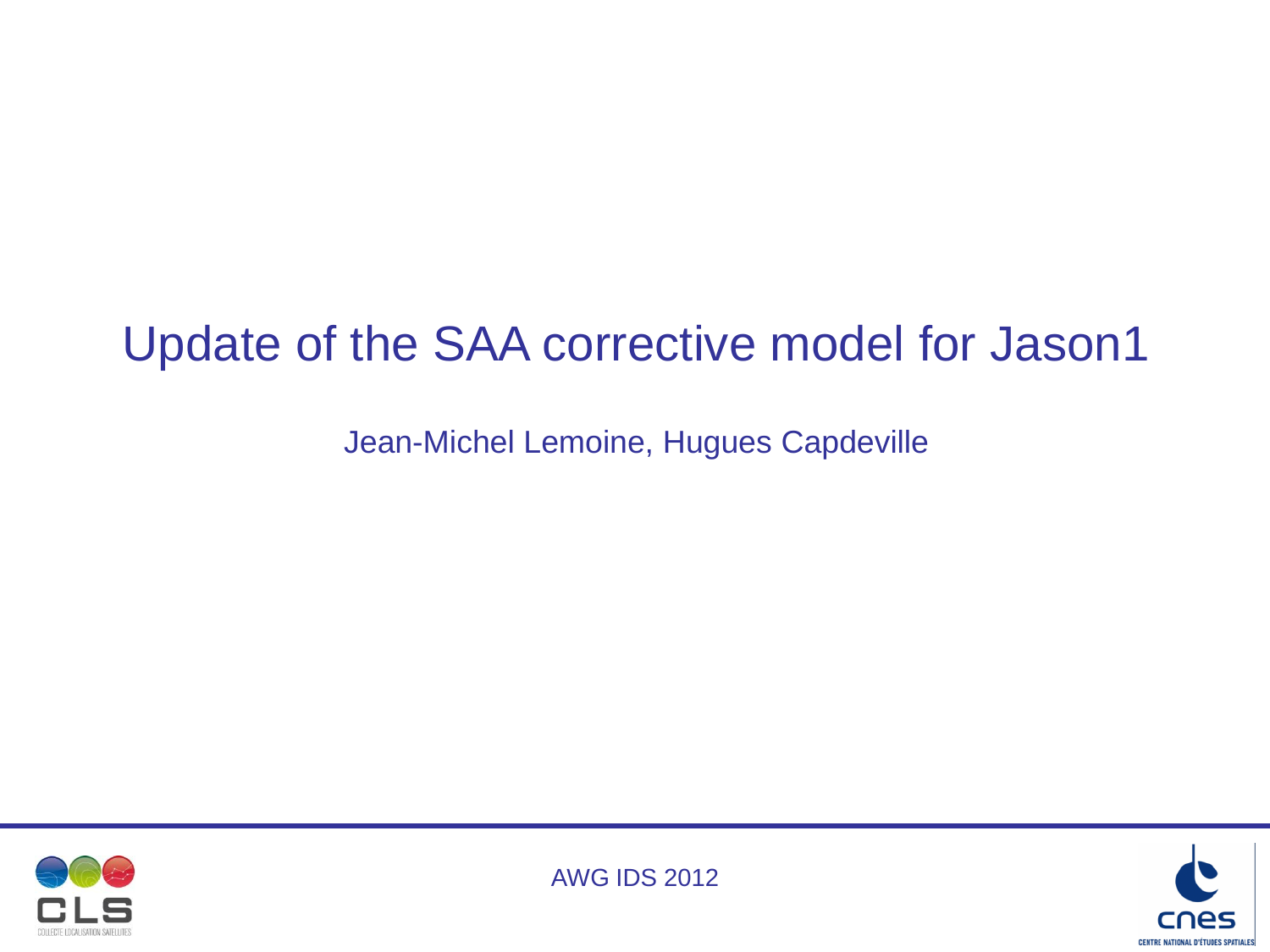## **Update of the SAA model following the orbit change**

Since May 4th 2012, the satellite Jason-1 has been moved to a geodetic orbit.

The corrective model for Jason-1 has been updated to take into account the new orbit of Jason-1. The main change is that we can not any more use the standard Topex mean ground track (determined over a 7-year period), since Jason-1 is now on a drifting orbit. For this new orbit, we had to add another capability to the model. We can now use an external orbit in sp3 format.

The new version of software based on sp3 orbit has the following upgrades: - new routines to convert orbit to ground track (entetesp3.f90, conv\_orbsp3\_orbgeo.f90, xyzflh.f90, angle.f90, egalite.f90, common\_cons.f90)

-4 routines modified (modele.f90, hf\_jason\_doris\_freq.f90, calcul\_dfsat.f90 and interpol\_datemes.f90)

- a new input file called « orbit sp3 » in ANNEXE/ORBITE which contains the orbit file in sp3 format





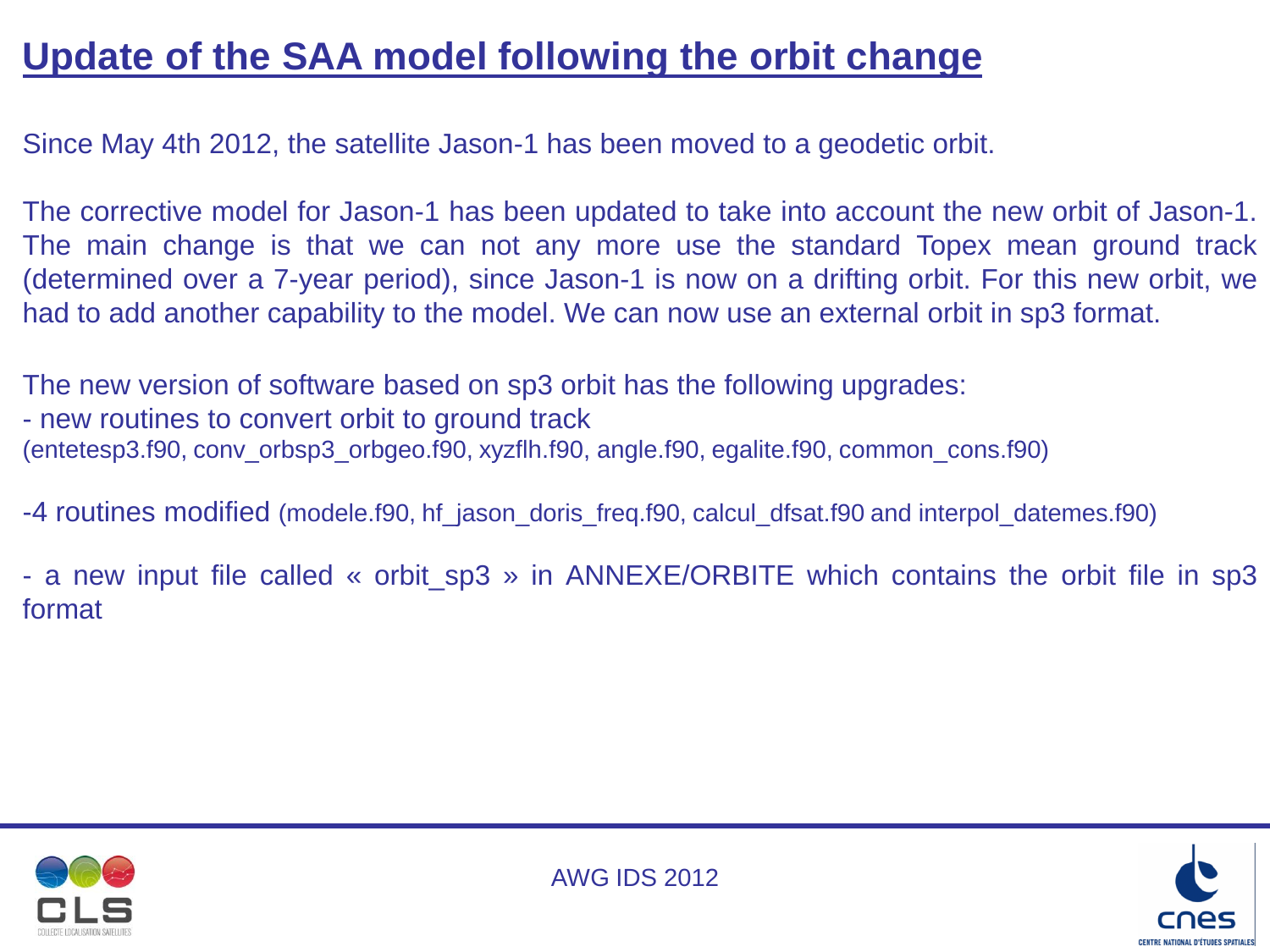### **How to use the new feature ?**

When you use sp3 files in input, you have to give one or several sp3 orbit files concatenated in the file « orbit\_sp3 » (in ANNEXE/ORBITE).

This file must cover the measurements period given by the measurements file ANNEXE/MESURE/Input (in free format or DORIS 2.2 CDDIS format, see technical note)

The software offers now 4 options, two options (3 and 4) being added by the new feature:

- 1) Input file measurement CDDIS (DORIS 2.2)
- 2) Input file measurement in free format (DATES in TAI)
- 3) Input file measurement CDDIS (DORIS 2.2) and sp3orbit
- 4) Input file measurement in free format (DATES in TAI) and sp3orbit

Before the orbit change, we can use Topex mean ground track or sp3 orbit files (options 1 to 4), and after change only sp3 files (options 3 and 4).

#### **Remark**

Before the orbit change (May 4th 2012), the file "jason\_cycle\_dates" was updated regularly by the Central Bureau. From now on, as it does not need anymore updates, the final version of this file is delivered with the model.